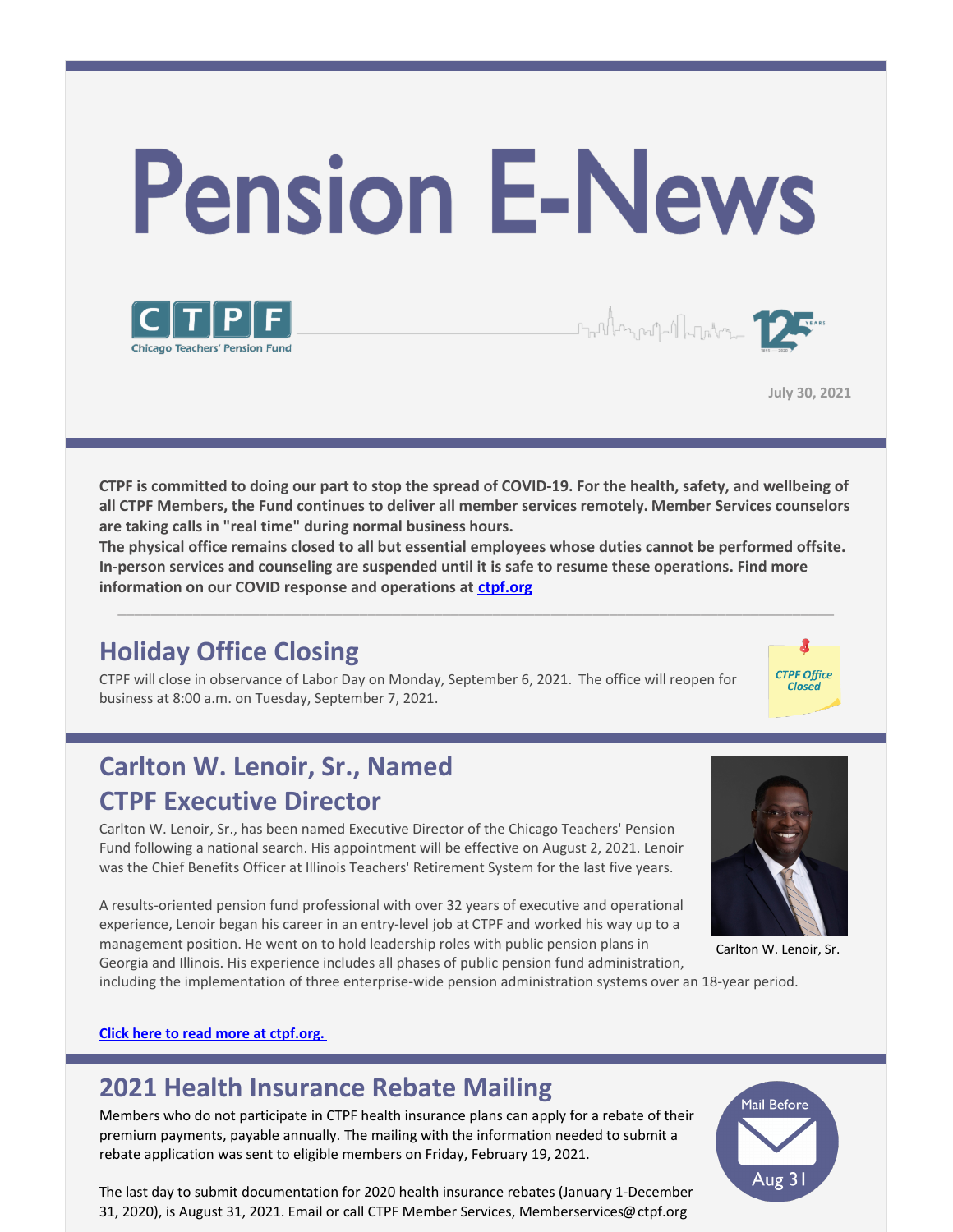|312.641.4464 with questions about the subsidy or application.

*Note: The Health Insurance Department began payment of the 2020 rebates in early June. Applications are being reviewed in order of receipt.*

### **2021 Retirement Reminders**

Find a recorded version of the 2021 retirement presentation and additional resources to help with the retirement process on the [Retirement Resources page.](https://www.ctpf.org/member-resources/active-members/retirement-resources)

#### **Submit Forms Electronically**

During the pandemic, U.S. Mail processing is delayed. Send benefit applications, forms, and documents by fax 312.641.7185 or email an attachment (.pdf or .jpg format) to imaging@ctpf.org to ensure processing. After documents are sent via fax or e-mail please send the originals to CTPF.

#### **Board of Trustees Election Notice**

CTPF will hold two elections in 2021. Teachers will elect two representatives and Pensioners will elect three representatives. Nomination petitions are now available. Contact Election Coordinator [Gail Davis: 312.604.1400, ext. 402, or email elections@ctpf.org to request a packet. Visit Election](https://www.ctpf.org/about-ctpf/election-central-2021) Central at ctpf.org for additional information.



### **Register for** *my***CTPF**

CTPF invites members to register for *my*CTPF the Member Self Service Portal. Once an account is created, members can use *my*CTPF to securely access CTPF documents and information. Members can access the system from a "button" at *[ctpf.org](http://www.ctpf.org)*, and must have their CTPF Member ID to register. Two-factor authentication ensures secure access. Active members can find their CTPF Member ID on the Member Statement. Retirees can find their Member ID on a pay advice from the Fund. Click here for help finding your Member ID?



### **Pension Payment Schedule**

Given the uncertainties with the COVID-19 outbreak, CTPF encourages all members to switch to direct deposit immediately. Request Form 425 from Member Services, and submit your documentation electronically to ensure the timely delivery of your benefits. The schedule for mailing checks and direct deposit dates through December 2021 is listed below. **[Click here](https://www.ctpf.org/pension-payments)** for the full schedule.



| <b>Month</b>   | Last Day to<br><b>Submit an Address or Tax</b><br><b>Withholding Change</b> | <b>Check Mailing Date</b> | <b>Direct Deposit Date</b> |
|----------------|-----------------------------------------------------------------------------|---------------------------|----------------------------|
| August 2021    | July 16, 2021                                                               | July 29, 2021             | August 2, 2021             |
| September 2021 | August 17, 2021                                                             | August 30, 2021           | September 1, 2021          |
| October 2021   | September 17, 2021                                                          | September 29, 2021        | October 1, 2021            |
| November 2021  | October 15, 2021                                                            | October 28, 2021          | November 1, 2021           |
| December 2021  | November 12, 2021                                                           | November 29, 2021         | December 1, 2021           |